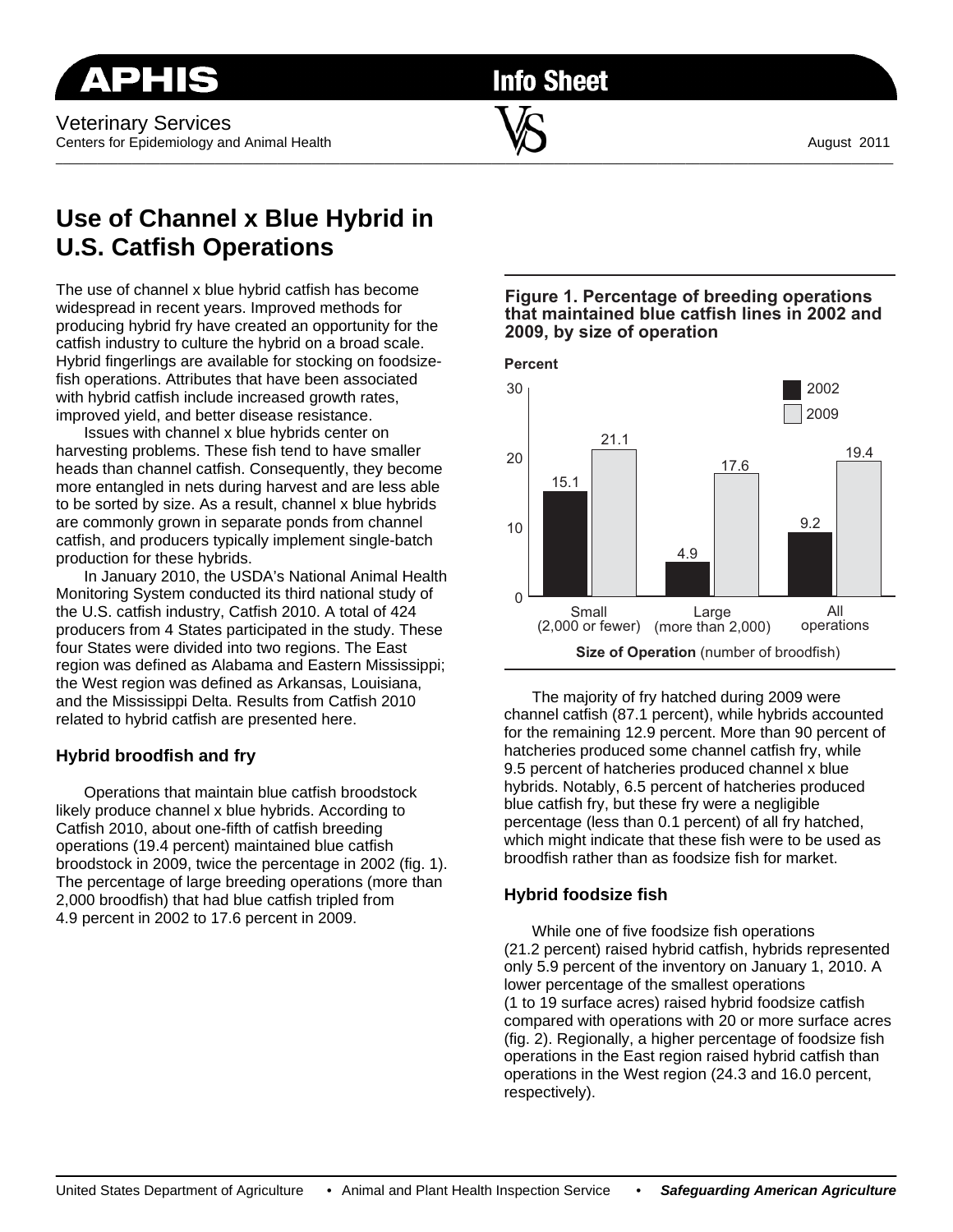#### **Figure 2. Percentage of foodsize-fish operations that had any channel x blue hybrid catfish present on January 1, 2010, by size of operation**

#### **Percent**



 Channel x blue hybrid foodsize fish production accounted for 7.3 percent of total water surface acreage used for foodsize fish in 2009 (table 1). The largest operations (150 or more acres) used a lower percentage of water surface acres for hybrid production than the other-sized operations. A higher percentage of total surface water acres in the East region than in the West region (10.3 and 5.9 percent, respectively) were used for growing foodsize channel x blue hybrids.

#### **Table 1. Percentage of total water surface acres used for foodsize fish, by catfish type, size of operation, and region**

|                             | <b>Percent Total</b> |       |                                          |                |                        |       |       |  |
|-----------------------------|----------------------|-------|------------------------------------------|----------------|------------------------|-------|-------|--|
|                             |                      |       | <b>Size of Operation</b> (surface acres) | Region         |                        |       |       |  |
| Catfish<br>type             | 1–19                 |       | 20-49 50-149                             | 150 or<br>more | All<br>opera-<br>tions | East  | West  |  |
| Channel                     | 88.6                 | 89.3  | 83.6                                     | 94.5           | 92.7                   | 89.7  | 94.1  |  |
| Channel<br>x blue<br>hybrid | 11.4                 | 10.7  | 16.4                                     | 5.5            | 7.3                    | 10.3  | 5.9   |  |
| Total                       | 100.0                | 100.0 | 100.0                                    | 100.0          | 100.0                  | 100.0 | 100.0 |  |

# **Harvesting hybrid catfish**

 In 2009, the majority of foodsize fish operations harvested channel catfish (88.3 percent), but 12.7 percent of operations harvested channel x blue hybrids (table 2). The smallest operations (1 to 19 surface acres) had a lower percentage of operations that harvested channel catfish compared with larger operations. The percentage of operations that harvested

channel x blue hybrids was similar between the two regions.

### **Table 2. Percentage of operations that harvested foodsize fish during 2009, by catfish type, size of operation (surface acres), and region**

|                             | <b>Percent Total</b> |                                          |            |                |                        |      |        |  |
|-----------------------------|----------------------|------------------------------------------|------------|----------------|------------------------|------|--------|--|
|                             |                      | <b>Size of Operation</b> (surface acres) |            |                |                        |      | Region |  |
| Catfish<br>type             | 1–19                 | $20 - 49$                                | $50 - 149$ | 150 or<br>more | All<br>opera-<br>tions | East | West   |  |
| Channel                     | 77.7                 | 90.7                                     | 88.7       | 92.5           | 88.3                   | 89.6 | 86.3   |  |
| Channel<br>x blue<br>hybrid | 10.3                 | 8.2                                      | 16.2       | 13.7           | 12.7                   | 12.1 | 13.6   |  |
| Either                      | 84.6                 | 94.3                                     | 97.5       | 94.3           | 93.6                   | 94.9 | 91.5   |  |

 Of the total pounds of foodsize catfish harvested during 2009, only 7.7 percent were channel x blue hybrids, whereas 92.3 percent were channel catfish. Operations with 50 to 149 surface acres had a higher percentage by weight of hybrid catfish harvested than operations in the other size categories. The percentage of pounds of hybrid catfish harvested in the East region was more than double that of the West region (11.4 and 5.1 percent, respectively).

#### **Table 3. Percentage of total pounds of fish harvested in 2009, by catfish type and by size of operation**

|                             | <b>Percent Harvested</b> |                                          |            |                |                        |       |               |  |
|-----------------------------|--------------------------|------------------------------------------|------------|----------------|------------------------|-------|---------------|--|
|                             |                          | <b>Size of Operation</b> (surface acres) |            |                |                        |       | <b>Region</b> |  |
| Catfish<br>type             | 1–19                     | $20 - 49$                                | $50 - 149$ | 150 or<br>more | All<br>opera-<br>tions | East  | West          |  |
| Channel                     | 92.8                     | 94.7                                     | 85.6       | 93.3           | 92.3                   | 88.6  | 94.9          |  |
| Channel<br>x blue<br>hybrid | 7.2                      | 5.3                                      | 14.4       | 6.7            | 7.7                    | 11.4  | 5.1           |  |
| Total                       | 100.0                    | 100.0                                    | 100.0      | 100.0          | 100.0                  | 100.0 | 100.0         |  |

 Overall, the average weight of channel x blue hybrids was 2.3 pounds compared with 1.9 pounds for channel catfish (table 4). This average is influenced by the relatively high average weight of hybrid catfish harvested on large operations (2.5 pounds) and in the East region (2.7 pounds). This result might be due to the potential for hybrids to grow faster and the prevailing practice of harvesting hybrids using a single-batch method. The average weight of all catfish in the East region appeared to be higher than that in the West region.